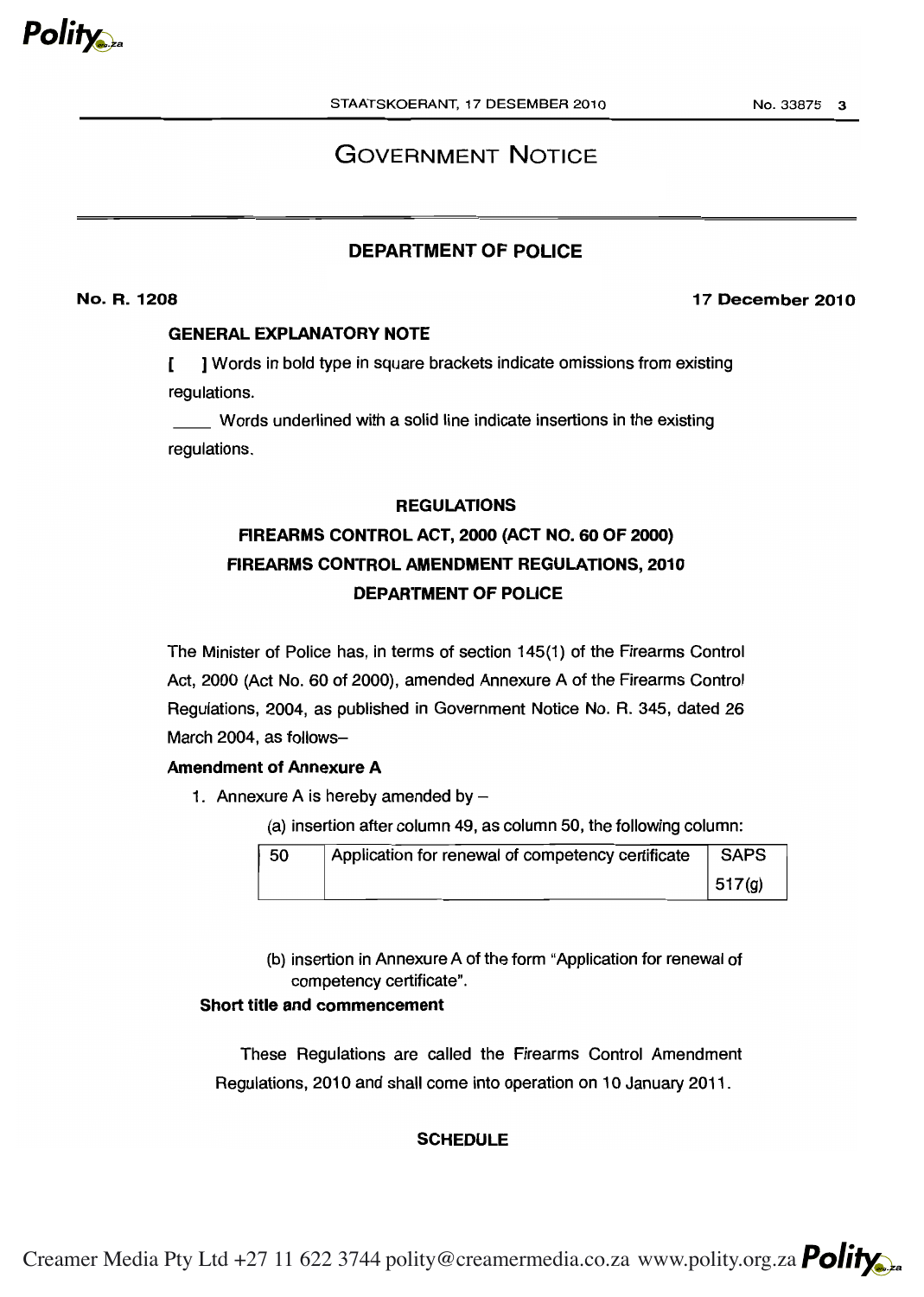SAPS 517 (g)



#### SOUTH AFRICAN POLICE SERVICE

 **APPLICATION FOR THE RENEWAL OF A COMPETENCY CERTIFICATE**

Section 10A of the Firearms Control Act, 2000 (Act No. 60 of 2000)

|                                                                        | A                                                                    | <b>WHERE THE APPLICATION IS CAPTURED.</b> |      | FOR OFFICIAL USE BY THE POLICE STATION |
|------------------------------------------------------------------------|----------------------------------------------------------------------|-------------------------------------------|------|----------------------------------------|
|                                                                        | <sup>1</sup> Application reference No                                |                                           |      |                                        |
|                                                                        |                                                                      |                                           |      |                                        |
|                                                                        |                                                                      |                                           |      |                                        |
|                                                                        |                                                                      |                                           |      |                                        |
|                                                                        |                                                                      |                                           |      |                                        |
| <b>DATE RECEIVED</b>                                                   |                                                                      |                                           |      |                                        |
| ΕŘ                                                                     | FOR OFFICIAL USE BY POLICE STATION WHERE THE APPLICATION IS RECEIVED |                                           |      |                                        |
| <b>Province</b>                                                        |                                                                      |                                           |      |                                        |
| Police station                                                         |                                                                      |                                           |      |                                        |
| Component code                                                         |                                                                      |                                           |      |                                        |
| Firearm applications register reference number                         | SAPS 86<br><b>NO</b>                                                 |                                           | YEAR |                                        |
| $\mathbf{C}$ , $\mathbf{C}$                                            | FOR OFFICIAL USE BY THE DECIDING OFFICER                             |                                           |      |                                        |
| Outstanding/Additional Information required                            |                                                                      |                                           |      |                                        |
|                                                                        |                                                                      |                                           |      |                                        |
|                                                                        |                                                                      |                                           |      |                                        |
|                                                                        |                                                                      |                                           |      |                                        |
|                                                                        |                                                                      |                                           |      |                                        |
|                                                                        | <sup>2</sup> Persal number                                           |                                           |      | 3 Date                                 |
|                                                                        |                                                                      |                                           |      |                                        |
| <sup>4</sup> Signature of police official                              |                                                                      | 5 Name in block letters                   |      |                                        |
|                                                                        |                                                                      |                                           |      |                                        |
|                                                                        |                                                                      |                                           |      |                                        |
| $\frac{6}{3}$ Application for competency approved (indicate with an X) |                                                                      |                                           |      |                                        |
|                                                                        | Persal number                                                        |                                           |      | <b>Date</b>                            |
|                                                                        |                                                                      |                                           |      |                                        |
|                                                                        |                                                                      |                                           |      |                                        |
| <sup>9</sup> Signature of deciding officer                             | <sup>10</sup> Officer code                                           | <sup>11</sup> Name in block letters       |      |                                        |
| <sup>12</sup> Application for competency refused (indicate with an X)  | $\frac{13}{13}$ Reason(s) for refusal                                |                                           |      |                                        |
|                                                                        |                                                                      |                                           |      |                                        |
|                                                                        |                                                                      |                                           |      |                                        |
|                                                                        |                                                                      |                                           |      |                                        |
|                                                                        | <sup>14</sup> Persal number                                          |                                           |      | $15$ Date                              |
|                                                                        |                                                                      |                                           |      |                                        |

L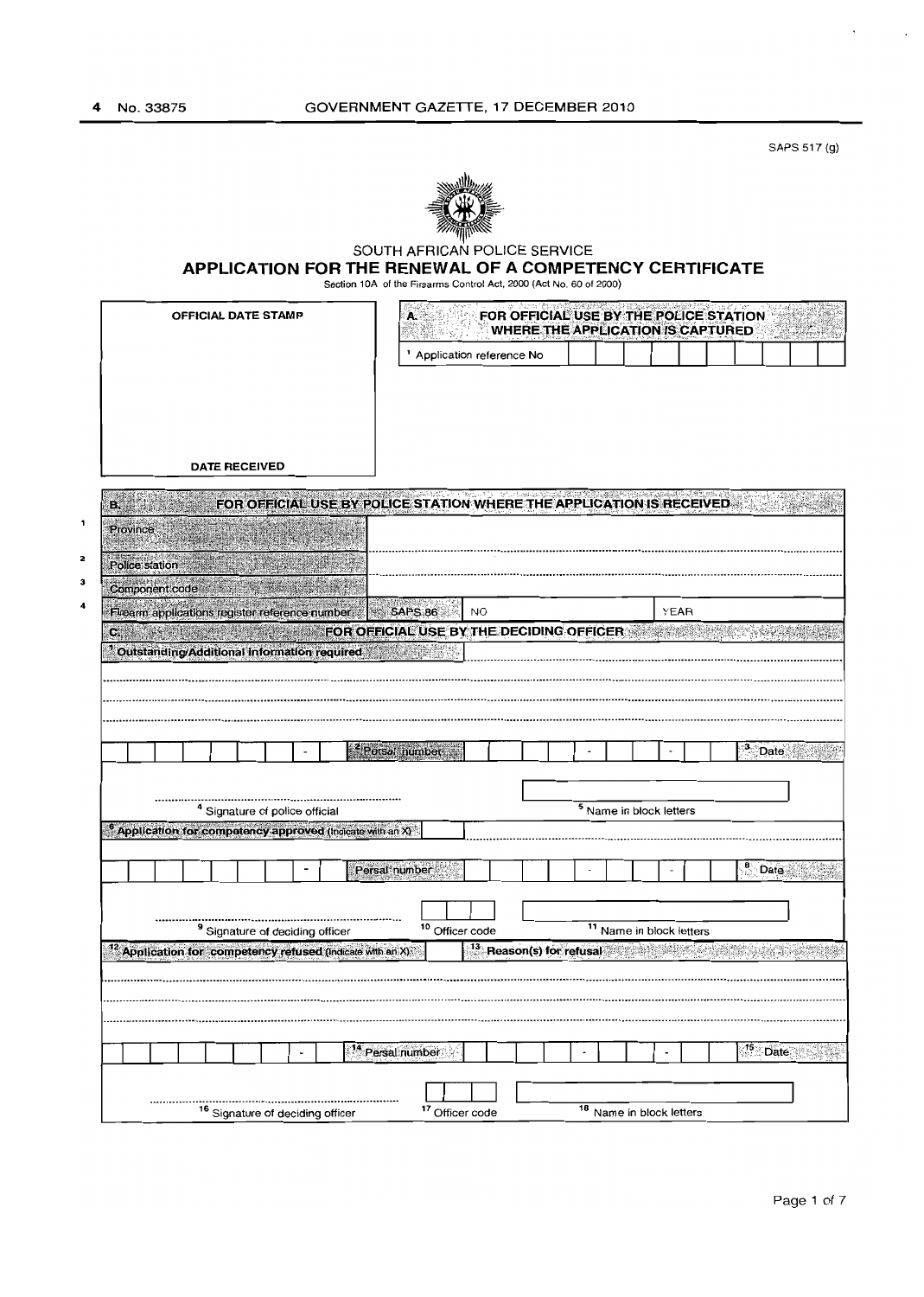$-9145$ 

### SAPS 517 (g)

|     | D. Competency certificate renewal type(Indicate with an X)                                 |                                 |  |                                                              |                          |                                     |                                     |                           |             |  |                    |  |
|-----|--------------------------------------------------------------------------------------------|---------------------------------|--|--------------------------------------------------------------|--------------------------|-------------------------------------|-------------------------------------|---------------------------|-------------|--|--------------------|--|
| 1   | <b>CERTIFICATES</b>                                                                        |                                 |  |                                                              |                          |                                     |                                     |                           |             |  |                    |  |
| 1.1 | Competency Certificate to Possess a Firearm                                                |                                 |  |                                                              |                          |                                     |                                     |                           |             |  |                    |  |
| 1.2 | Competency Certificate to Trade in Firearms                                                |                                 |  |                                                              |                          |                                     |                                     |                           |             |  |                    |  |
| 1.3 | Competency Certificate to Manufacture Firearms                                             |                                 |  |                                                              |                          |                                     |                                     |                           |             |  |                    |  |
| 1.4 | Competency Certificate to Conduct Business as a Gunsmith                                   |                                 |  |                                                              |                          |                                     |                                     |                           |             |  |                    |  |
| 1.5 | Competency Certificate to Possess a firearm as a private collector for a specific category |                                 |  |                                                              |                          |                                     |                                     |                           |             |  |                    |  |
| 1.6 | Competency Certificate to Possess a muzzle loading firearm                                 |                                 |  |                                                              |                          |                                     |                                     |                           |             |  |                    |  |
| 4   | Details of original competency certificate                                                 |                                 |  |                                                              |                          |                                     |                                     |                           | en Andre    |  |                    |  |
|     | <b>Types of</b>                                                                            |                                 |  | Indicate category<br>of collector if<br>applicable (A, B, C) |                          | Competency                          |                                     |                           | Date issued |  | <b>Expiry date</b> |  |
|     | firearm/s indicated on current Competency<br>Certificate                                   | Mark<br>applicable<br>type with |  |                                                              |                          |                                     | <b>Certificate</b><br><b>Number</b> |                           |             |  |                    |  |
|     | Handgun                                                                                    |                                 |  |                                                              |                          |                                     |                                     |                           |             |  |                    |  |
|     | Handgun and Rifle                                                                          |                                 |  |                                                              |                          |                                     |                                     |                           |             |  |                    |  |
|     | <b>Rifle</b>                                                                               |                                 |  |                                                              |                          |                                     |                                     |                           |             |  |                    |  |
|     | Shotgun<br>                                                                                |                                 |  |                                                              |                          |                                     |                                     |                           |             |  |                    |  |
|     | Shotgun and Handgun                                                                        |                                 |  |                                                              |                          |                                     |                                     |                           |             |  |                    |  |
|     | Rifle and Shotgun<br>                                                                      |                                 |  |                                                              |                          |                                     |                                     |                           |             |  |                    |  |
|     | Handgun and Rifle and Shotgun                                                              |                                 |  |                                                              |                          |                                     |                                     |                           |             |  |                    |  |
|     | Hand Machine Carbine                                                                       |                                 |  |                                                              |                          |                                     |                                     |                           |             |  |                    |  |
|     | Handgun and Hand Machine Carbine                                                           |                                 |  |                                                              |                          |                                     |                                     |                           |             |  |                    |  |
|     | Handgun and Rifle and Hand Machine<br>Carbine                                              |                                 |  |                                                              |                          |                                     |                                     |                           |             |  |                    |  |
|     | Handgun and Shotgun and Hand Machine<br>Carbine                                            |                                 |  |                                                              |                          |                                     |                                     |                           |             |  |                    |  |
|     | Handgun and Rifle and shotgun and Hand<br>Machine Carbine                                  |                                 |  |                                                              |                          |                                     |                                     |                           |             |  |                    |  |
|     | Rifle and Hand Machine<br>Carbine                                                          |                                 |  |                                                              |                          |                                     |                                     |                           |             |  |                    |  |
|     | Rifle, shotgun and Hand Machine<br>Carbine                                                 |                                 |  |                                                              |                          |                                     |                                     |                           |             |  |                    |  |
|     | Shotgun and Hand Machine<br>Carbine                                                        |                                 |  |                                                              |                          |                                     |                                     |                           |             |  |                    |  |
|     | $E$ , $\frac{1}{2}$                                                                        | PARTICULARS OF APPLICANT        |  |                                                              |                          |                                     |                                     |                           |             |  |                    |  |
| 1   | <b>NATURAL PERSON'S DETAILS</b>                                                            |                                 |  |                                                              |                          |                                     |                                     |                           |             |  |                    |  |
|     |                                                                                            |                                 |  |                                                              |                          |                                     |                                     |                           |             |  |                    |  |
| 2   | Type of identification (Indicate with an X)                                                |                                 |  |                                                              |                          |                                     |                                     |                           |             |  |                    |  |
| 2.1 | SAID <b>SAID</b><br>Passport                                                               |                                 |  | Non-SA citizen with permanent residence*                     |                          |                                     |                                     |                           |             |  |                    |  |
| з   | Identity number of natural person                                                          |                                 |  |                                                              | $\overline{\phantom{a}}$ |                                     |                                     |                           |             |  |                    |  |
| 4   | Passport number of natural person                                                          |                                 |  |                                                              |                          |                                     |                                     |                           |             |  |                    |  |
| 5   | Surname                                                                                    |                                 |  |                                                              |                          | $\overline{\phantom{a}^6}$ initials |                                     |                           |             |  |                    |  |
| 7   | Full name                                                                                  |                                 |  |                                                              | <b>Title:</b>            |                                     |                                     |                           |             |  |                    |  |
| 8   | The Second P<br><b>Formal Street Address</b>                                               |                                 |  |                                                              |                          |                                     |                                     |                           |             |  |                    |  |
|     | (residential)                                                                              |                                 |  |                                                              |                          |                                     |                                     |                           |             |  |                    |  |
|     |                                                                                            |                                 |  |                                                              |                          |                                     |                                     | Postal Code               |             |  |                    |  |
| 10  | Postal address                                                                             |                                 |  |                                                              |                          |                                     |                                     |                           |             |  |                    |  |
|     |                                                                                            |                                 |  |                                                              |                          |                                     |                                     | <sup>11</sup> Postal Code |             |  |                    |  |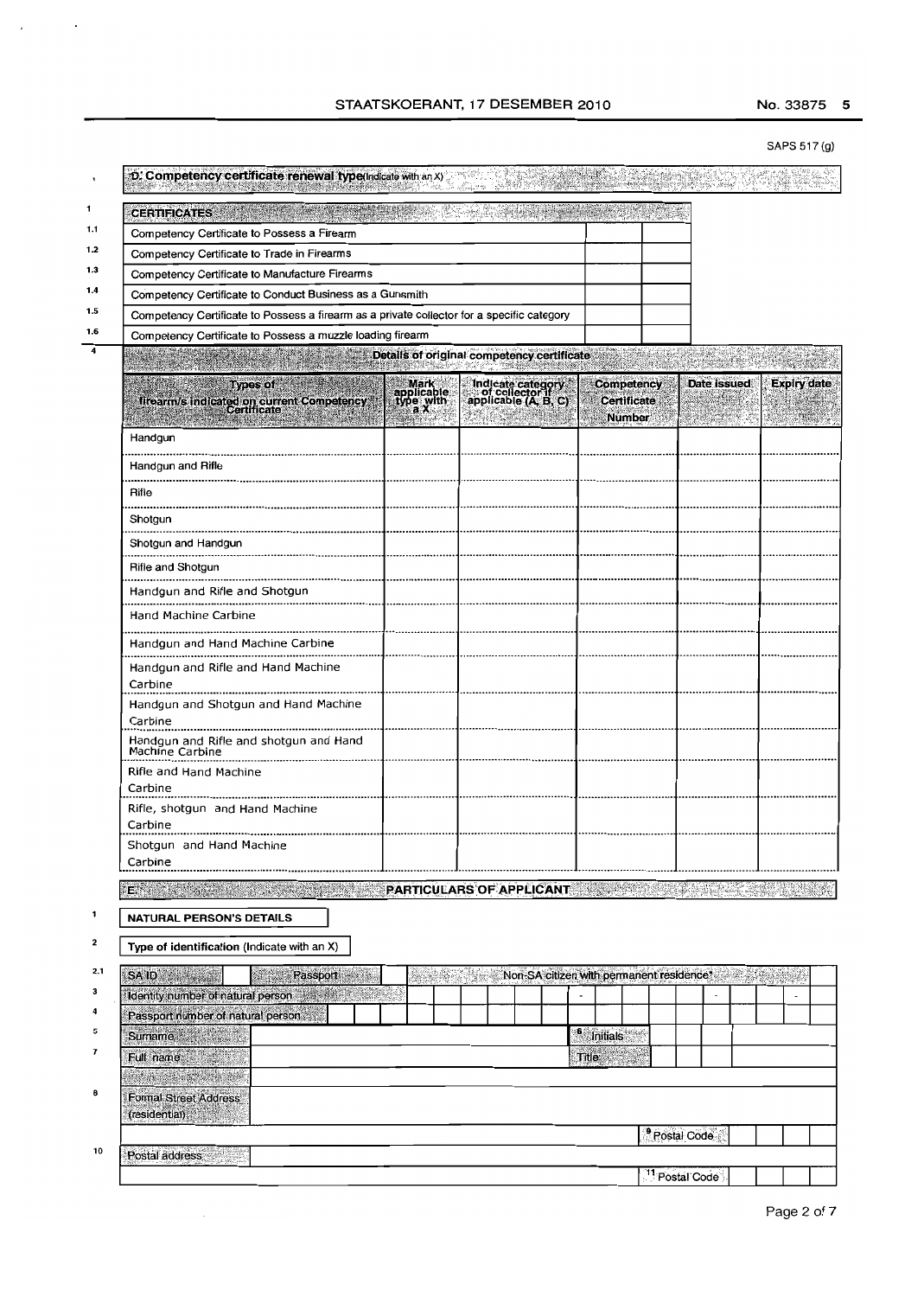6 No. 33875

## 6 No.33875 **GOVERNMENT** GAZETTE, 17 **DECEMBER** 2010

| SAPS 517 (g) |  |
|--------------|--|

| WAS YOUR APPLICATION HANDED IN AFTER THE EXPIRY OF THE EXISTING COMPETENCY CERTIFICATE ? (Indicate with an X)                                       |
|-----------------------------------------------------------------------------------------------------------------------------------------------------|
|                                                                                                                                                     |
|                                                                                                                                                     |
|                                                                                                                                                     |
|                                                                                                                                                     |
|                                                                                                                                                     |
|                                                                                                                                                     |
|                                                                                                                                                     |
|                                                                                                                                                     |
|                                                                                                                                                     |
|                                                                                                                                                     |
|                                                                                                                                                     |
|                                                                                                                                                     |
|                                                                                                                                                     |
|                                                                                                                                                     |
|                                                                                                                                                     |
|                                                                                                                                                     |
|                                                                                                                                                     |
|                                                                                                                                                     |
|                                                                                                                                                     |
|                                                                                                                                                     |
|                                                                                                                                                     |
|                                                                                                                                                     |
|                                                                                                                                                     |
|                                                                                                                                                     |
|                                                                                                                                                     |
|                                                                                                                                                     |
|                                                                                                                                                     |
|                                                                                                                                                     |
|                                                                                                                                                     |
|                                                                                                                                                     |
|                                                                                                                                                     |
|                                                                                                                                                     |
|                                                                                                                                                     |
| <sup>4</sup> Fingerprint                                                                                                                            |
| designation                                                                                                                                         |
|                                                                                                                                                     |
|                                                                                                                                                     |
|                                                                                                                                                     |
|                                                                                                                                                     |
|                                                                                                                                                     |
|                                                                                                                                                     |
|                                                                                                                                                     |
| I am aware that it is an offence in terms of section 120 (9)(f) of the Firearms Control Act, 2000 (Act No 60 of 2000), to make a false statement in |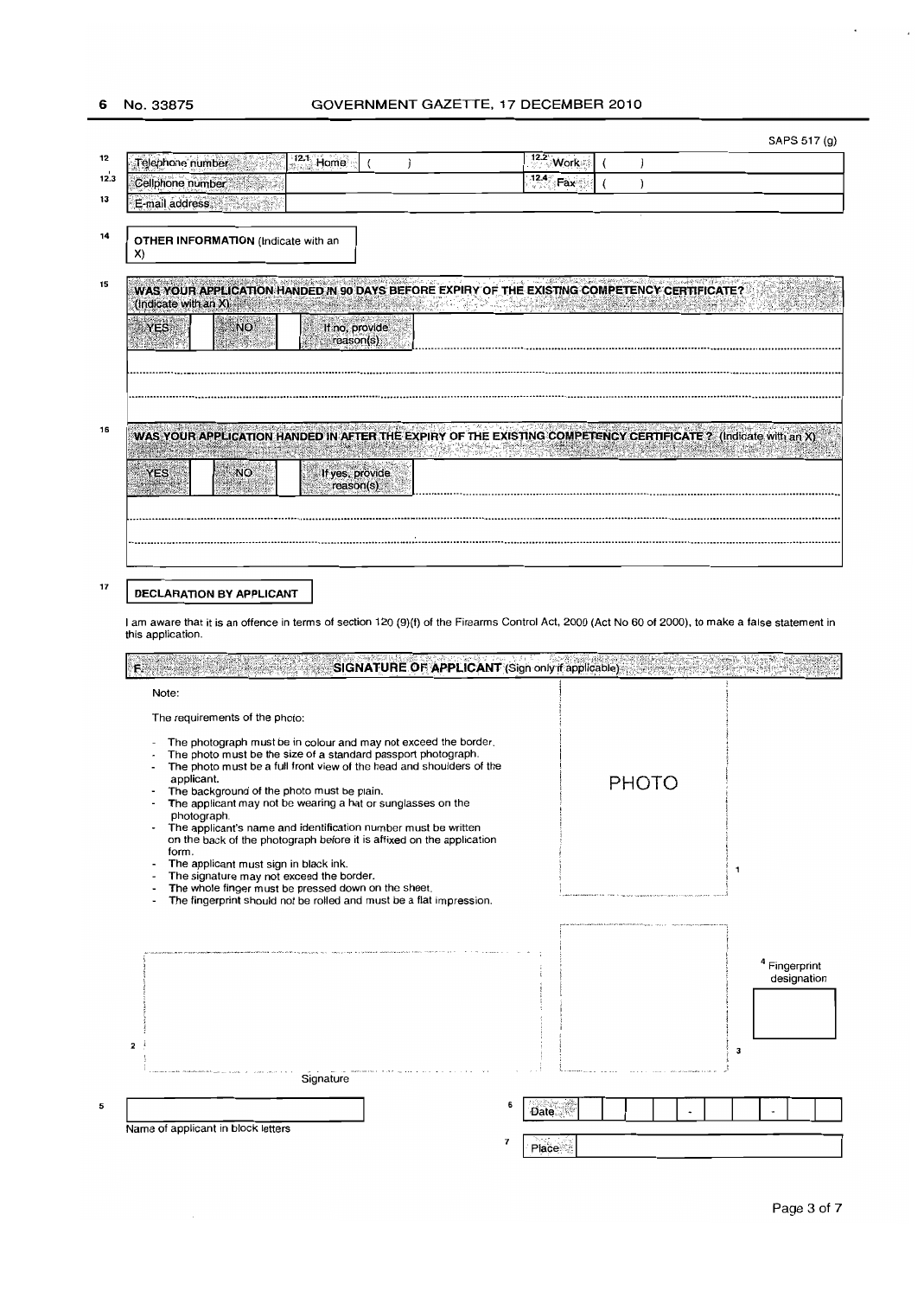

### STAATSKOERANT, 17 DESEMBER 2010 No. 33875 7

|                         |                                                                                                                                      |     |                                                  |                                  |  |   |        |                          |  |  | SAPS 517 (g) |
|-------------------------|--------------------------------------------------------------------------------------------------------------------------------------|-----|--------------------------------------------------|----------------------------------|--|---|--------|--------------------------|--|--|--------------|
| 8                       | PARTICULARS OF POLICE OFFICIAL DEALING WITH APPLICATION                                                                              |     |                                                  |                                  |  |   |        |                          |  |  |              |
| 8.1                     |                                                                                                                                      | 8.2 |                                                  |                                  |  |   |        |                          |  |  |              |
|                         | Name of police official in block letters                                                                                             |     |                                                  | Persal number of police official |  |   |        |                          |  |  |              |
| 8.3                     |                                                                                                                                      | 8.4 |                                                  |                                  |  |   |        |                          |  |  |              |
|                         | Rank of police official in block letters                                                                                             |     |                                                  | Signature of police official     |  |   |        |                          |  |  |              |
|                         |                                                                                                                                      |     |                                                  |                                  |  |   |        |                          |  |  |              |
| 9                       | <b>PARTICULARS OF WITNESS</b>                                                                                                        |     |                                                  |                                  |  |   |        |                          |  |  |              |
| 9.1                     |                                                                                                                                      | 9.2 |                                                  |                                  |  |   |        |                          |  |  |              |
|                         | Name of witness in block letters                                                                                                     |     |                                                  | Persal number of witness         |  |   |        |                          |  |  |              |
| 9.3                     |                                                                                                                                      | 9.4 |                                                  |                                  |  |   |        |                          |  |  |              |
|                         | Rank of witness in block letters                                                                                                     |     | Signature of witness                             |                                  |  |   |        |                          |  |  |              |
|                         | <u> EN MANGAN ANG ANG ANG KABUPATEN BILI</u><br><b>PARTICULARS OF INTERPRETER</b>                                                    |     |                                                  |                                  |  |   |        |                          |  |  |              |
|                         | G.<br>(This section must be completed only if the applicant cannot read or write or does not understand the content's of this form.) |     |                                                  |                                  |  |   |        |                          |  |  |              |
| $\mathbf{1}$            | Name and sumame of interpreter                                                                                                       |     |                                                  |                                  |  |   |        |                          |  |  |              |
| $\mathbf{2}$            |                                                                                                                                      |     |                                                  |                                  |  |   |        |                          |  |  |              |
| з                       | Identity/Passport number of Interpreter                                                                                              |     |                                                  |                                  |  |   |        |                          |  |  |              |
|                         | Residential address and the                                                                                                          |     |                                                  |                                  |  |   |        | <sup>4</sup> Postal Code |  |  |              |
| 5                       | Postal address                                                                                                                       |     |                                                  |                                  |  |   |        |                          |  |  |              |
|                         |                                                                                                                                      |     |                                                  |                                  |  |   |        |                          |  |  |              |
|                         |                                                                                                                                      |     |                                                  |                                  |  |   |        |                          |  |  |              |
| $\overline{\mathbf{r}}$ |                                                                                                                                      |     |                                                  |                                  |  |   |        | <sup>6</sup> Postal Code |  |  |              |
| 8                       | $7.1$ Home<br>Telephone number<br>$\lambda$                                                                                          |     | $72$ Work                                        |                                  |  | ١ |        |                          |  |  |              |
| 10                      | Cellphone number                                                                                                                     |     | $^{\circ}$ Fax                                   |                                  |  | ) |        |                          |  |  |              |
| 11                      | E-mail address                                                                                                                       |     |                                                  |                                  |  |   |        |                          |  |  |              |
|                         | Interpreted from (language)                                                                                                          |     |                                                  | to                               |  |   |        |                          |  |  |              |
|                         |                                                                                                                                      | 12  | Date                                             |                                  |  |   |        |                          |  |  |              |
|                         |                                                                                                                                      |     |                                                  |                                  |  |   |        |                          |  |  |              |
| 13                      |                                                                                                                                      | 14  | Place 2                                          |                                  |  |   |        |                          |  |  |              |
|                         | Signature of interpreter                                                                                                             |     |                                                  |                                  |  |   |        |                          |  |  |              |
| 15                      |                                                                                                                                      | 16  |                                                  |                                  |  |   |        |                          |  |  |              |
|                         | Rank of police official in block letters(if applicable)                                                                              |     | Persal number of police official (if applicable) |                                  |  |   |        |                          |  |  |              |
|                         | IN CASE OF NOMINEE/AUTHORIZED PERSON                                                                                                 |     |                                                  |                                  |  |   | martin |                          |  |  |              |
|                         | $H_2 = \frac{1}{2} \int_0^1 \frac{dx}{(x-x)^2} dx$                                                                                   |     |                                                  |                                  |  |   |        |                          |  |  |              |
| 1                       | Name and sumame of nominee/authorized person                                                                                         |     |                                                  |                                  |  |   |        |                          |  |  |              |
| $\mathbf{z}$            | Identity/Passport number of nominee/authorized person                                                                                |     |                                                  |                                  |  |   |        |                          |  |  |              |
|                         |                                                                                                                                      | 3   |                                                  |                                  |  |   |        |                          |  |  |              |
|                         |                                                                                                                                      |     | Date                                             |                                  |  |   |        |                          |  |  |              |
| 4                       | Signature of nominee/authorized person                                                                                               | 5   | Place                                            |                                  |  |   |        |                          |  |  |              |

Page 4 of 7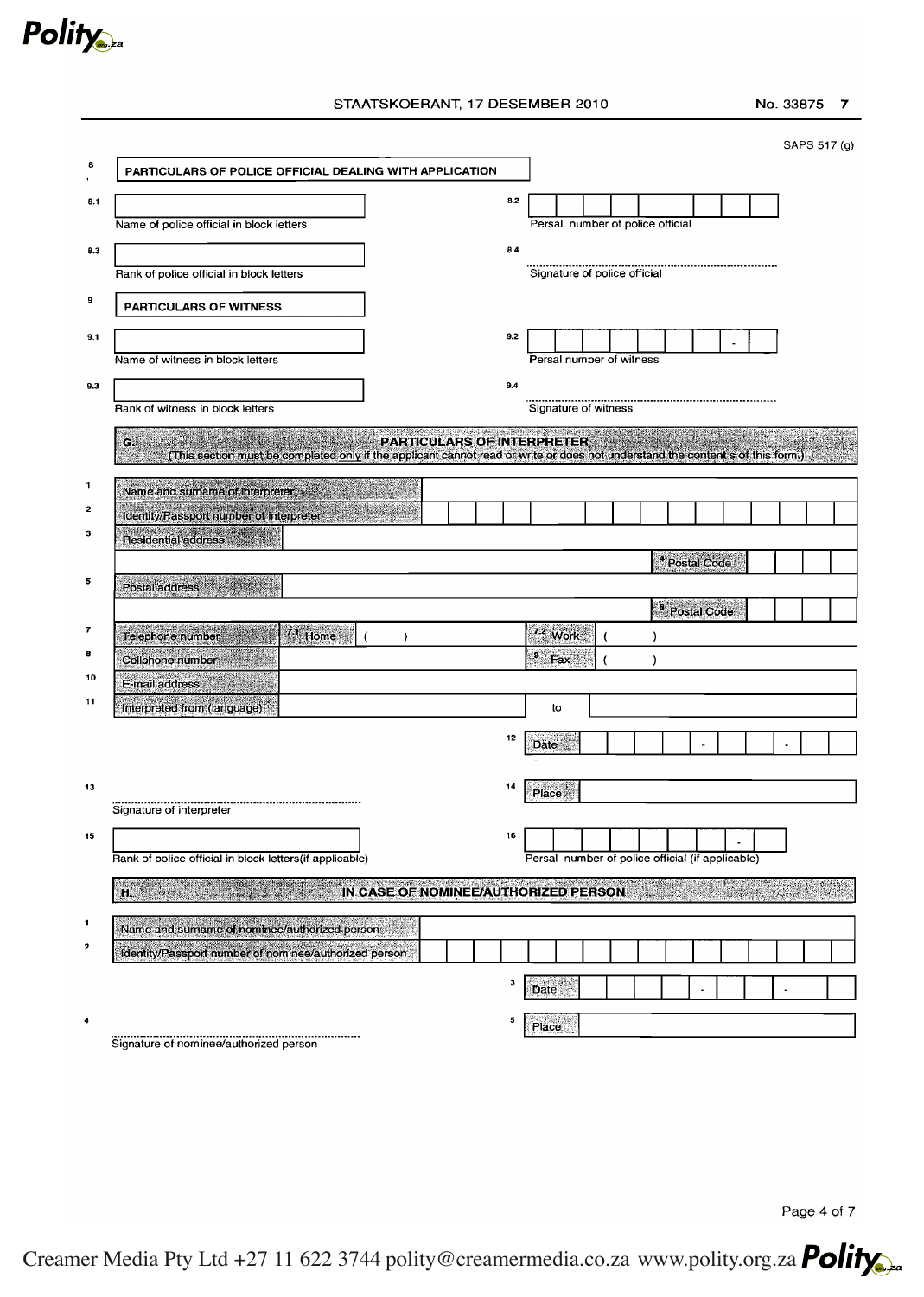**Polity** 

No. 33875

### GOVERNMENT GAZETTE, 17 DECEMBER 2010

#### SAPS 517 (a)

|                                      |                                                                        |   | RECOMMENDATION REGARDING THE APPLICATION (Indicate with X) |
|--------------------------------------|------------------------------------------------------------------------|---|------------------------------------------------------------|
|                                      |                                                                        |   |                                                            |
|                                      | Recommended                                                            |   | Not recommended                                            |
| Motivation regarding the application |                                                                        |   |                                                            |
|                                      |                                                                        |   |                                                            |
|                                      |                                                                        |   |                                                            |
|                                      |                                                                        |   |                                                            |
|                                      |                                                                        |   |                                                            |
|                                      |                                                                        |   |                                                            |
|                                      |                                                                        |   |                                                            |
|                                      |                                                                        |   |                                                            |
|                                      |                                                                        |   |                                                            |
|                                      |                                                                        |   |                                                            |
|                                      |                                                                        |   |                                                            |
|                                      |                                                                        |   |                                                            |
|                                      |                                                                        |   |                                                            |
|                                      |                                                                        |   |                                                            |
|                                      |                                                                        |   |                                                            |
|                                      |                                                                        |   |                                                            |
|                                      |                                                                        |   |                                                            |
|                                      |                                                                        |   |                                                            |
|                                      |                                                                        |   | Date                                                       |
|                                      | Name of Designated Firearms Officer/Station Commander in block letters |   |                                                            |
|                                      |                                                                        | 6 |                                                            |
|                                      |                                                                        |   | Place                                                      |
|                                      | Rank of Designated Firearms Officer/Station Commander in block letters |   |                                                            |

### ACCOMPANYING DECLARATION BY APPLICANT PRESCRIBED IN TERMS OF SECTION 10A(3) OF THE FIREARMS CONTROL ACT, 2000 (ACT NO. 60 OF 2000)

I hereby declare that I am the Applicant for the renewal of a competency certificate with the particulars set out in part E above. I hereby declare that I have taken note that section 9(2) of the Firearms Control Act, 2000 (Act No. 60 of 2000), provides that a competency certificate may only be issued to a person if he or she-

- $(a)$ is 21 years or older on the day the application is received by the Designated Firearms Officer;
- $(b)$ is a South African citizen or a holder of a permanent South African residence permit;
- $(c)$ is a fit and proper person to possess a firearm, to trade in firearms, to manufacture firearms or to conduct business as a gunsmith, as the case may be;
- $(d)$ is of stable mental condition and is not inclined to violence;

Page 5 of 7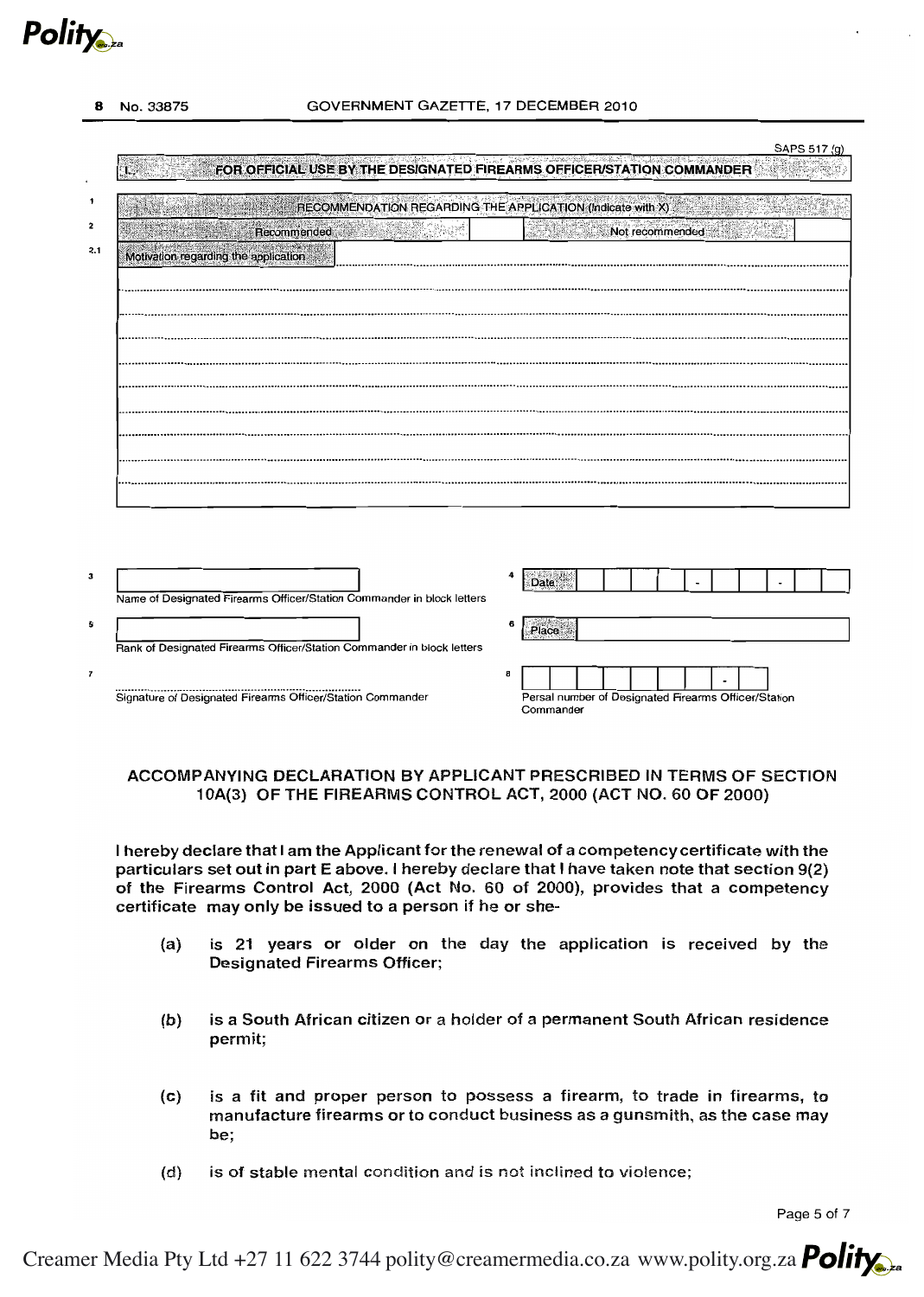

SAPS 517 (q)

- (e) is not dependent on any substance which has an intoxicating or narcotic effect;
- (f) has not been convicted of any offence under or in terms of this Act or the previous Act and sentenced to a period of imprisonment without the option of a fine;
- (g) has not been convicted, whether in or outside South Africa, of an offence involving the unlawful use or handling of a firearm by him or her or another participant to the offence, whether committed in or outside South Africa;
- (h) has not been convicted, whether in or outside South Africa, of an offence involving-
	- (i) violence or sexual abuse, whether committed in or outside South Africa, and sentenced to a period of imprisonment without the option of a fine; or
	- (ii) physical or sexual abuse which occurred within a domestic relationship as defined in section 1 of the Domestic Violence Act, 1998 (Act 116 of 1998), whether committed in or outside South Africa;
- (i) has not been convicted of fraud in relation to, or supplying false information for the purposes of, obtaining a competency certificate, licence, permit or authorisation in terms of this Act or the previous Act;
- (j) has not been convicted, whether in or outside South Africa, of an offence involving the abuse of alcohol or drugs, whether committed in or outside South Africa, and sentenced to a period of imprisonment without the option of a fine;
- (k) has not been convicted, whether in or outside South Africa, of an offence involving dealing in drugs, whether committed in or outside South Africa, and sentenced to a period of imprisonment without the option of a fine;
- (I) has not been convicted of an offence in terms of the Domestic Violence Act, 1998 (Act 116 of 1998), and sentenced to a period of imprisonment without the option of a fine;
- (m) has not been convicted of an offence involVing the negligent handling of a firearm;
- (n) has not been convicted of an offence in terms of the Explosives Act, 1956 (Act 26 of 1956), and sentenced to a period of imprisonment without the option of a fine;
- (0) has not been convicted, whether in or outside South Africa, of an offence involving sabotage, terrorism, public violence, arson, intimidation, rape, kidnaping or child stealing, whether committed in or outside South Africa;
- (p) has not become or been declared unfit to possess a firearm in terms of this Act or the previous Act;

Page 6 of 7